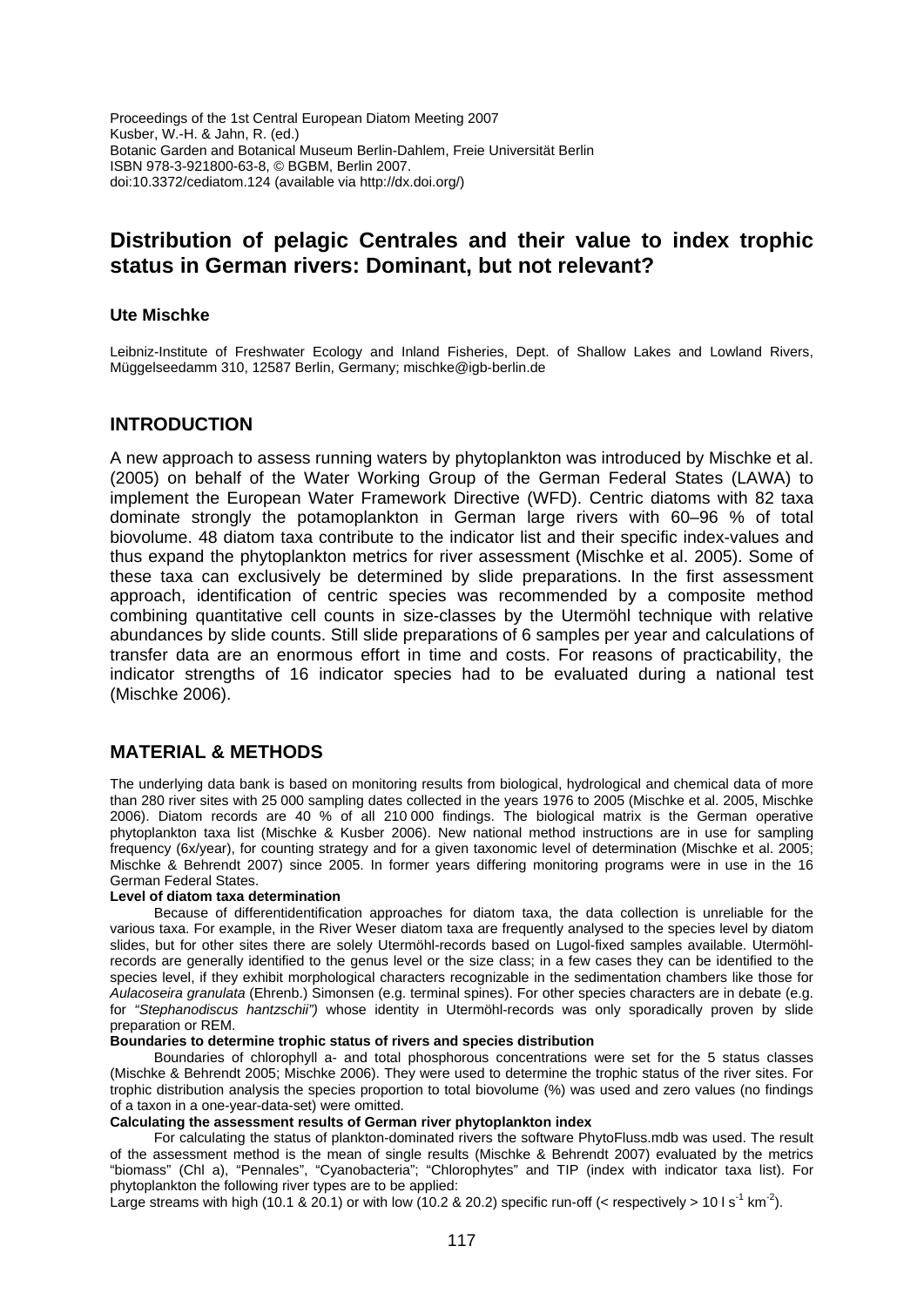Lowland sandy streams with a catchment area of 1 000–5 000 km<sup>2</sup> (15.1 & 17.1) or 1 000–10 000 km<sup>2</sup> (15.2 & 17.2).

Large high land streams with catchment area  $>5000-10000$  km<sup>2</sup> (9.2).

The definition of special boundaries and reference conditions for each river type (e.g. hydrological and morphological characters) takes into account the different reactions of phytoplankton to the same nutrient concentration (Mischke et al. 2005). The scale of the trophic status as of the biological index is in the range of 0.5–5.5: <1.51 = "very good status"; 1.51–2.50 = "good status"; 2.51–3.50 = "moderate status";  $3.51 - 4.50 =$  "low status";  $>4.50 =$  "bad status".

# **RESULTS**

From the 48 diatom indicator taxa of the metric TIP (version Mischke et al. 2005), 16 species were selected, which can be definitely identified only by additional slide preparations. In Table 1 the number of the available annual means per taxon is listed to identify the more common species with more than 25 findings. These 9 common species were analysed along a trophic scale including the extended data set of the German national test in practice in the year 2005 to evaluate their effect on the total assessment result and their distribution along a trophic scale.

| <b>Taxon name</b>                                                                   | Number of annual means for German river types |               |               |               |               |     |  |  |
|-------------------------------------------------------------------------------------|-----------------------------------------------|---------------|---------------|---------------|---------------|-----|--|--|
|                                                                                     | Sum N                                         | $10.1 + 20.1$ | $10.2 + 20.2$ | $15.1 + 17.1$ | $15.2 + 17.2$ | 9.2 |  |  |
| Cyclostephanos delicatus (Genkal)<br>Casper & Scheffler                             | 63                                            | 12            | 9             | 22            | 1             | 19  |  |  |
| Cyclostephanos dubius (Hust.) Round                                                 | 159                                           | 26            | 49            | 39            | 7             | 38  |  |  |
| Cyclostephanos invisitatus (M.H.Hohn &<br>Hellerman) Stoermer, E.C. Ther. &<br>Håk. | 129                                           | 20            | 45            | 27            | 6             | 31  |  |  |
| Cyclotella atomus Hust.                                                             | 122                                           | 20            | 45            | 20            | 5             | 32  |  |  |
| Cyclotella ocellata Pant.                                                           | 47                                            | 11            | 9             | 9             | 3             | 15  |  |  |
| Cyclotella pseudostelligera Hust.                                                   | 117                                           | 12            | 46            | 22            | 6             | 31  |  |  |
| Cyclotella stelligera Cleve & Grunow                                                | 42                                            | 2             | 8             | 16            | 1             | 15  |  |  |
| Cyclotella striata (Kütz.) Grunow                                                   | 2                                             | $\Omega$      |               |               |               |     |  |  |
| Stephanodiscus Ehrenb.                                                              | 61                                            | 13            | 26            | 6             | 6             | 10  |  |  |
| Stephanodiscus hantzschii Grunow                                                    | 176                                           | 22            | 60            | 39            | 11            | 44  |  |  |
| Stephanodiscus minutulus (Kütz.) Cleve<br>& Möller                                  | 149                                           | 30            | 47            | 31            | 7             | 34  |  |  |
| Stephanodiscus neoastraea Håk. &<br><b>B.Hickel</b>                                 | 97                                            | 28            | 32            | 17            | 5             | 15  |  |  |
| Thalassiosira weissflogii (Grunow)<br>G.A.Fryxell & Hasle                           | 90                                            | 10            | 47            | 4             | 5             | 24  |  |  |

**Table 1.** List of diatom species identifiable only by slide preparation to test for indicator value in the assessment of rivers. Number of annual means for statistic analysis for each river type (is highlighted when more than 25 findings are available). For definition of river types see Material & Methods.

# **Effect on total assessment result**

In Fig. 1 two assessment results according to the calculations of Mischke & Behrendt (2007) are compared for each site, which differ only in the number of indicator taxa for the metric TIP:

1) Excluding those diatom species which are identifiable only by slide preparation (Table 1),

2) Inclusion of these species and by using taxon trophic values of the metric TIP from the first method approach (Mischke et al. 2005).

Pooling all river types, the whole range of index values are presented in the data set (Fig. 1). Linear regression analysis revealed a very high correlation coefficient (R2 = 0.996). The slope of the regression is near to the ideal value of 1. Both facts indicate the small influence of centric diatom taxa on the assessment result except for 14 cases (2.9 %).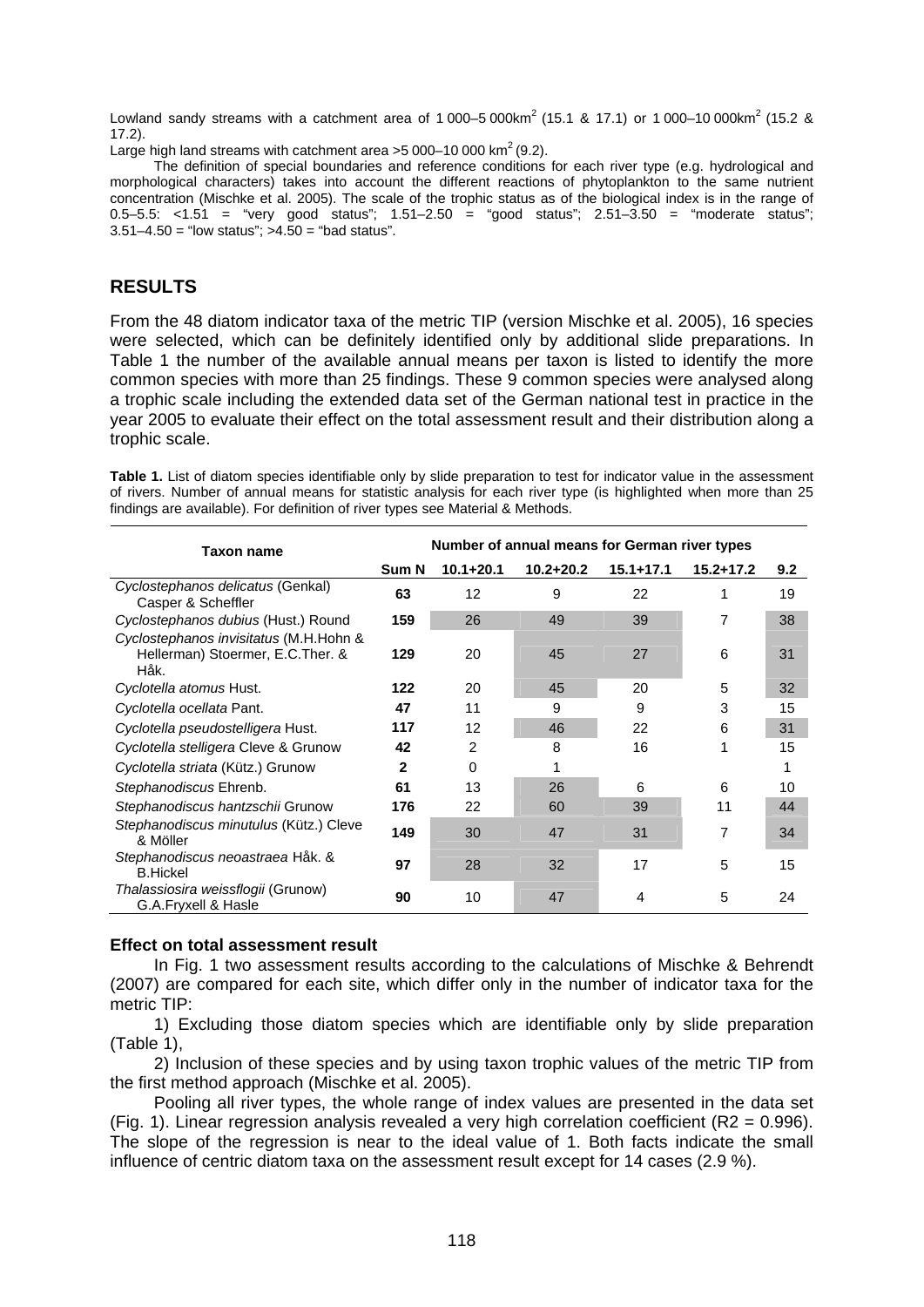### **Distribution of common centric diatoms along a trophic scale for rivers**

For distribution analysis 21 combinations of taxa along a trophic scale in 4 river types were analyzed statistically (Table 2). Frequencies of species findings were low (10–40 %), maybe due to assigning them in part to higher taxa level. No correlation was significant, except for *C. invisitatus* in small lowland rivers. For few examples the scattering of data are shown in Fig. 2. Opposite indication preferences are detectable for *C. invisitatus* in different river types (see 15.1+17.1 and 9.2), as well as for *Stephanodiscus hantzschii* and for *Cyclostephanos dubius* (latter not shown).



**Fig. 1.** Influence of added diatom indicator taxa (see Table 1) to total assessment result ( $N = 486$ ).

**Table 2.** Correlation coefficients  $(r^2)$  between taxon proportion (%) and trophic status in the river types, when annual values are >25 (see Table 1). For definition of river types see Material & Methods.

| Name of common taxa                                                              | 10.1 & 20.1 | 10.2 & 20.2 | 15.1 & 17.1 | 9.2  |
|----------------------------------------------------------------------------------|-------------|-------------|-------------|------|
| Cyclostephanos dubius (Hust.) Round                                              | 0.01        | 0.10        | 0.01        | 0.03 |
| Cyclostephanos invisitatus (M.H.Hohn & Hellerman)<br>Stoermer, E.C. Ther. & Håk. |             | 0.00        | 0.52        | 0.27 |
| Cyclotella atomus Hust.                                                          |             | 0.05        |             | 0.05 |
| Cyclotella pseudostelligera Hust.                                                |             | 0.03        |             | 0.14 |
| Stephanodiscus Ehrenb.                                                           |             | 0.01        |             |      |
| Stephanodiscus hantzschii Grunow                                                 |             | 0.04        | 0.12        | 0.14 |
| Stephanodiscus minutulus (Kütz.) Cleve & Möller                                  | 0.04        | 0.00        | 0.00        | 0.03 |
| Stephanodiscus neoastraea Håk. & B. Hickel                                       | 0.04        | 0.00        |             |      |
| Thalassiosira weissflogii (Grunow) G.A.Fryxell & Hasle                           |             | 0.14        |             |      |

# **DISCUSSION**

Those centric diatom species, which can be identified only by slide preparations, contribute very little to the total phytoplankton assessment result. The omission of this data does not influence the results systematically. To rule out that this observation was not only caused by a too low mathematical weighting of centric species within the total assessment calculation, the trophic indication power was checked for all common centric species individually in the extended German data set. None of the checked diatom species exhibit a strong correlation to trophic status. Most taxa were non-specifically distributed and near the mean of trophic status different in each river type data set. Furthermore, zero values (no findings of a taxon in a one-year-data-set) were already excluded from the correlation analysis, which would further increase data scattering and reduce correlation trends. Correlations to trophic status were also low when using taxa biovolume  $(mm<sup>3</sup>-l<sup>-1</sup>)$ ; not shown here) instead of taxa proportion (%).